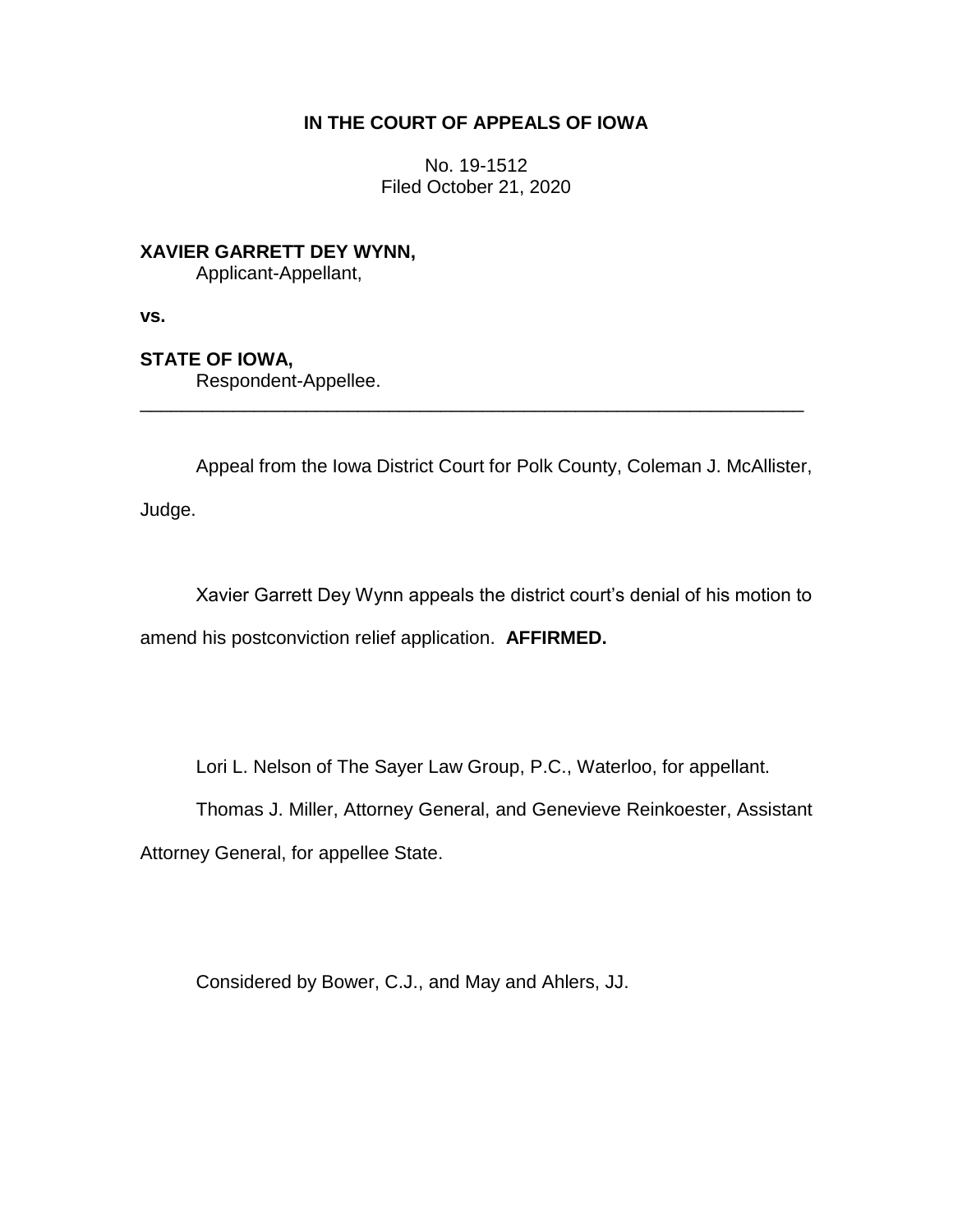#### **BOWER, Chief Judge.**

Xavier Garrett Dey Wynn appeals the district court's denial of his application for postconviction relief (PCR). Wynn claims the district court abused its discretion by denying his motion to amend his PCR application to include a challenge to his jury venire. Because the district court did not abuse its discretion in determining this amendment would substantially change the issues, we affirm.

### **I. BACKGROUND FACTS AND PROCEEDINGS**

In 2016, Wynn was found guilty of third-degree sexual abuse, assault causing bodily injury, and third-degree criminal mischief following a jury trial. Wynn appealed, and we affirmed the conviction. *State v. Wynn*, No. 16-2150, 2018 WL 769272, at \*1 (Iowa Ct. App. Feb. 7, 2018).

In October 2018, Wynn filed a PCR application. After the court appointed counsel, his application was amended twice—once in December 2018 and again in January 2019. In his second amended application, Wynn asserted multiple claims of ineffective assistance by his counsel.

At the beginning of the July 22, 2019 PCR trial, counsel stated, "When Mr. Wynn and I spoke on the phone just prior to going on the record today, he advised me that he would like to present one additional issue that is not in the second amended [application]." Wynn testified concerning his complaints about trial counsel's performance in relation to the issues raised in his amended applications. Wynn then asserted there were no persons of color on the jury and stated, "I feel like I didn't have a diverse jury of my peers."

The State objected to Wynn's belated challenge to the makeup of the jury. The State noted the parties had taken trial counsel's deposition and agreed that it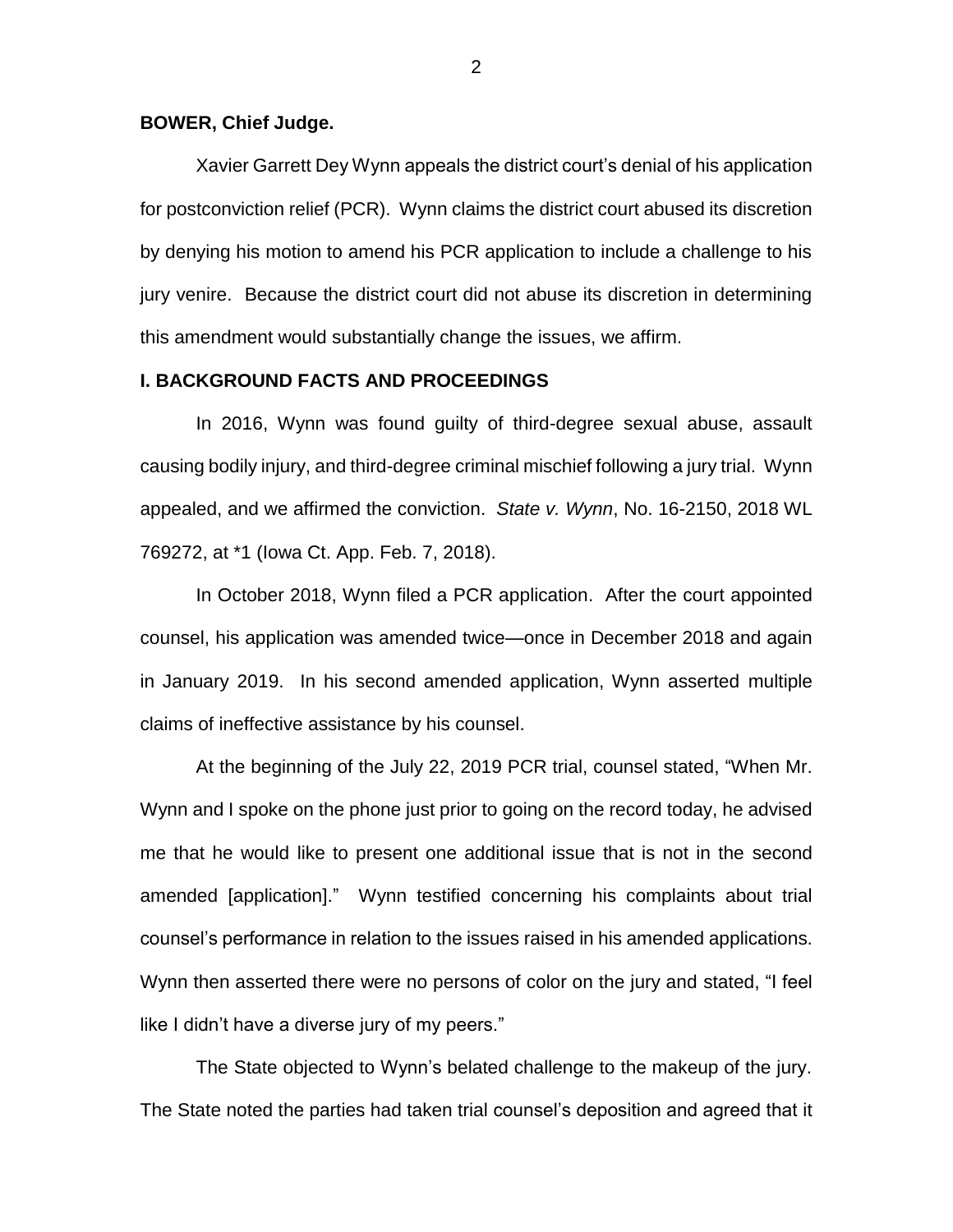would be submitted as trial counsel's testimony. Because the deposition was taken before the jury claim was raised, the State did not question trial counsel about whether there were grounds to object to the makeup of the jury. In addition, the State noted Wynn's trial took place in 2016, before our supreme court clarified the fair-cross section requirement in *State v. Plain.* 898 N.W.2d 801, 821–27 (Iowa 2017) (holding parties challenging representativeness of jury pools under faircross section requirement of Sixth Amendment may base their challenges on multiple analytical models).

In its written ruling, the district court denied Wynn's request to amend:

The court agrees that the late amendment would prejudice the State. Accordingly, the oral amendment to amend the petition to add a claim based on a challenge to the racial composition of the jury pool that heard the underlying criminal case is denied. However, the court makes no findings and reaches no legal conclusions as to the applicant's ability to raise his claim related to the jury composition in a separate application for postconviction relief as that matter is not before the court.

The court concluded Wynn had failed to establish trial counsel was ineffective and

dismissed his application for PCR.

Wynn appeals, challenging only the court's denial of his request to amend.

## **II. STANDARD OF REVIEW**

Our review of the district court's denial of Wynn's motion to amend is for an

abuse of discretion. *See Struve v. Struve*, 930 N.W.2d 368, 375 (Iowa 2019).

"Denial of a motion to amend will only be reversed where a clear abuse of

discretion is shown." *Daniels v. Holtz*, 794 N.W.2d 813, 817 (Iowa 2010).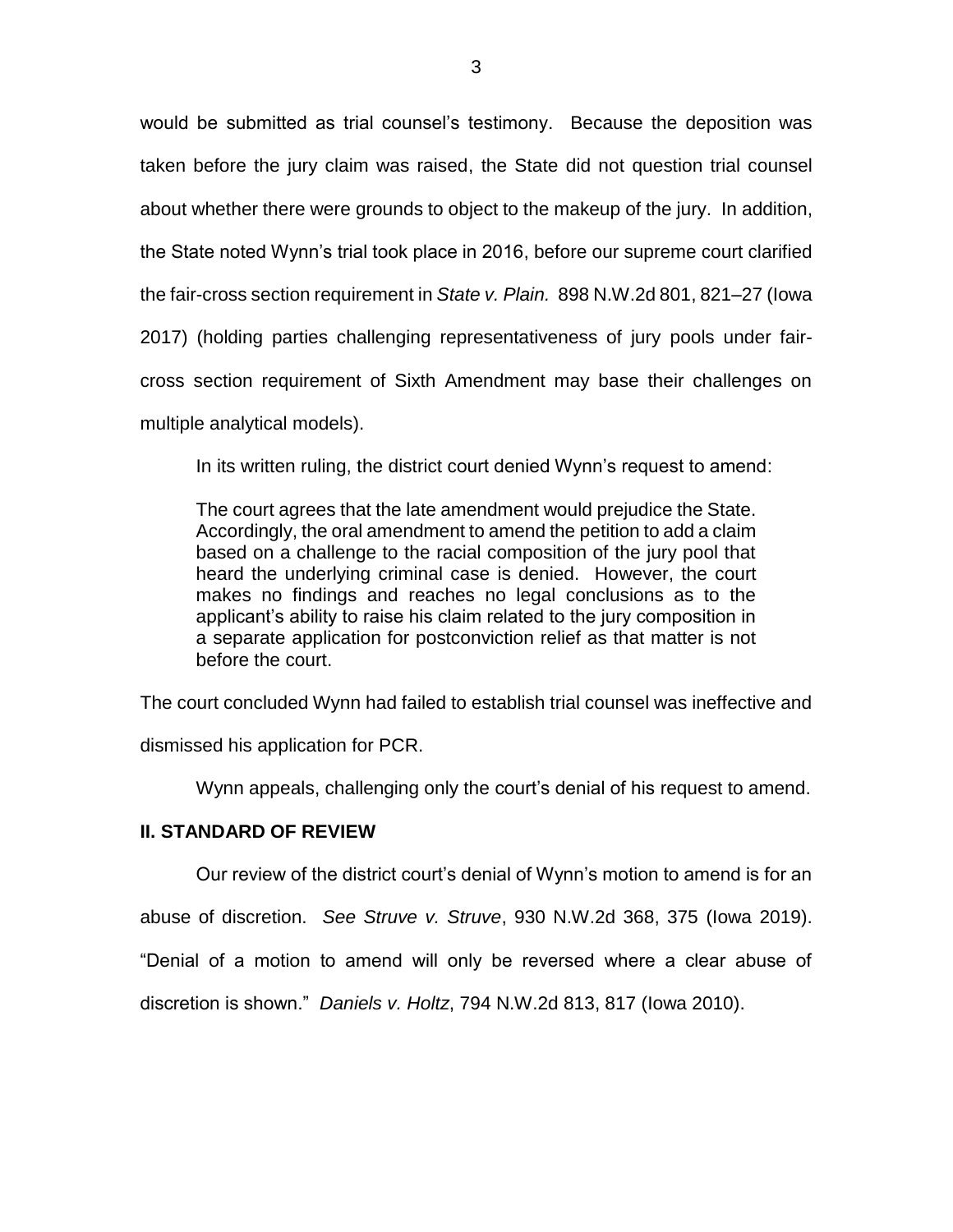### **III. DISCUSSION**

Wynn claims the State should have anticipated his jury challenge after the *Plain* decision. The fundamental problem with this assertion is that the State is not required to anticipate challenges. It is an applicant's case to make and the applicant's burden to prove the allegations made. *See Rhoades v. State*, 848 N.W.2d 22, 28 (Iowa 2014) (noting that to succeed on a claim of ineffective assistance of counsel, a PCR applicant "must prove by a preponderance of evidence '(1) his trial counsel failed to perform an essential duty, and (2) this failure resulted in prejudice'" (citation omitted)).

In addition to the procedures contemplated in Iowa Code chapter 822 governing PCR actions, Iowa Rule of Civil Procedure 1.402(4) expressly permits a

party to

amend a pleading as a matter of course at any time before a responsive pleading is served or, if the pleading is one to which no responsive pleading is required and the action has not been placed upon the trial calendar, the party may so amend it at any time within [twenty] days after it is served. Otherwise, a party may amend a pleading only by leave of court or by written consent of the adverse party. Leave to amend, including leave to amend to conform to the proof, shall be freely given when justice so requires.

Our supreme court has long found that "amendments should be the rule and denial should be the exception." *Baker v. City of Iowa City*, 867 N.W.2d 44, 51 (Iowa 2015); *see also Barnes v. State*, No. 15-1644, 2017 WL 4317283, at \*3–4 (Iowa Ct. App. Sept. 27, 2017). Amendments should be granted "so long as the amendment does not substantially change the issues in the case" or "if the opposing party is not prejudiced or unfairly surprised" by the substantial change. *Baker*, 867 N.W.2d at 51. "District courts have considerable discretion to allow